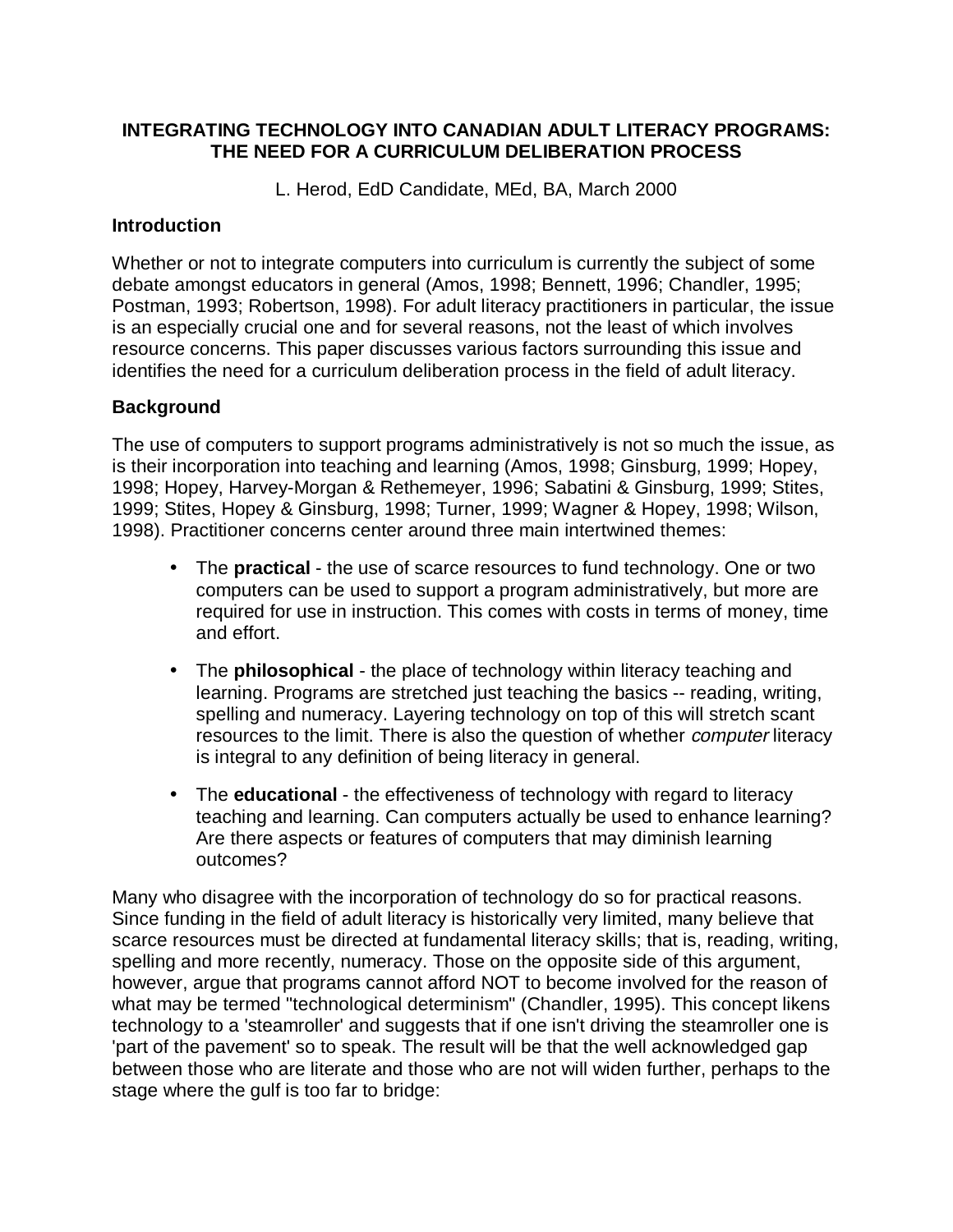It has been said occasionally that technology is "too expensive" given the particular dearth of funding in literacy work .... The reverse may be true: literacy work (and basic education more broadly) cannot afford to ignore the tremendous potential of the network technologies and distance education, otherwise that gap between the informationally rich and the informationally poor will continue to grow (Wagner & Hopey, 1998, p. 5).

Discussions around this theme also tend to include the notion of access. For some, the cost of technology represents a major barrier to both programs and individual learners (Amos, 1998), while others suggest that cost must be weighed in terms of the benefits. One major benefit according to these educators is that technology will actually increase access and allow the field to reach far more students than ever before (Garner, Dilloway & Whiten, 1999; Meyer; 1999).

A second theme regards the place of technology within teaching and learning, and questions about the nature of being literate. Ginsburg (1999), for example, proposes that because technology is inextricably integrated into society already, the field of literacy must necessarily adapt. "We all acknowledge that the information age has had a profound impact on the world around us; thus it is not unreasonable to posit that the information age should also affect the form and function of adult education." Those on the opposite side of this argument propose that technology is not inevitable unless we allow it to be, and that educators should not get caught up in thinking they must incorporate technology in order to be effective, relevant, etc (Postman, 1993; Robertson, 1998).

A third theme regards the efficacy of technology regarding educational outcomes. As Hopey (1998) writes, "The hard questions have less to do with the quantity and availability of technology than with the quality and effectiveness of technology use" (p. 4) Many believe that technology represents a panacea or 'magic bullet' for literacy. Bennett (1996), for example, suggests, "Wherever illiteracy is a problem, it could be eliminated" (p. 1). Educators such as Robertson (1998) regard this as "misplaced enthusiasm for techniques and technologies that promise to transform education, " but which invariably are "revealed as duds" (p. 6).

#### **Curriculum Deliberation**

Hannay & Seller (1990) suggest that curriculum deliberation involves an organized effort "to look at what is, in order to examine what should be" (p. 241). That is, it is a review process in which curriculum is examined from a variety of points of view in order to determine its efficacy, and to develop recommendations for its improvement. As Walker (1978) writes, "The heart of the deliberative process is the justification of choices" (p. 272). Schwab (1973) offers a deliberative model in which includes a wide variety of 'stakeholders' such as learners, practitioners, subject matter 'experts' (e.g., scholars, practitioners), and something he terms the "relevant milieus" (e.g., the community, political bodies, funding agencies, cultural groups, etc). Schwab terms these the "four commonplaces." In addition to being inclusive, another strength of this model is that it emphasizes the need for a "curriculum specialist." The primary role of this specialist would be as a "countervailing force" to the four "commonplaces." That is, a mediator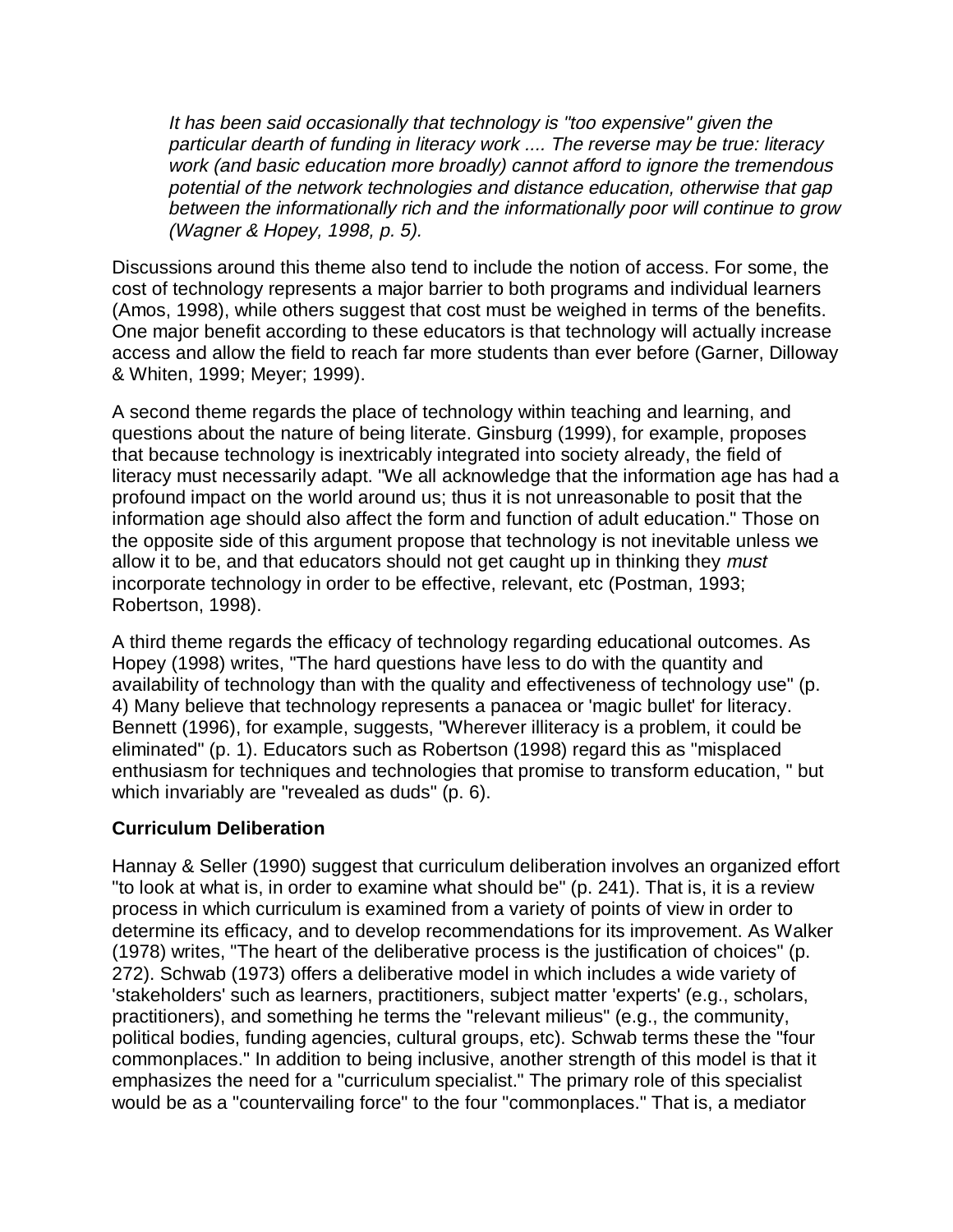whose mandate would be the reconciliation of divergent views/needs/wants into defensible curriculum.

In general, the curriculum specialist role is important to the success or lack thereof of any curriculum deliberation process from a human nature or group dynamics point of view. As Schwab suggests, "The usual developing behaviour of such curriculum groups operating without a representative of this fifth body of experience is one of resentful or resigned submission of three of the groups to a fourth" (p. 504). A good example of this very situation occurred in literacy in Ontario in the 1990's. Although curriculum control had historically been left to individual programs as in other provinces, a new government was brought into power and clawed back this control. Almost unilaterally this government shifted the focus of literacy curricula from a "transformational" (Miller & Seller, 1990) or humanistic and learner-centred orientation, to outcomes-based learning relating primarily to the employability of learners. Programs were obligated to deemphasize dearly held humanistic values in favor of "utilitarian/practical criteria" (Miller & Seller, 1990). A deliberative process would not necessarily guarantee that those who hold ultimate control over programs would not override the other "commonplaces," even with the intervention of a specialist. However, the process would at least offer some opportunity for equal representation and (hopefully) fair discussion which, in the case of Ontario, might have prevented or offset the government's actions.

In terms of the field of adult literacy specifically, the curriculum specialist role is particularly important since trained, full-time practitioners are few and part-time volunteers with limited training are many. What training is available for practitioners/volunteers tends to relate to content-specific knowledge (i.e., numeracy, reading, writing, etc) versus curriculum development and teaching skills. An experienced curriculum specialist would offer guidance in these areas with the aim of developing coherent curriculum for the field.

#### **Coherent Curriculum**

The purpose of a deliberative process is not to *standardize* literacy curricula per se, but rather to ensure that curricula are "coherent." (Beane, 1995), The notion of "coherence" refers to relevance, usefulness, and quality as determined by a variety of "stakeholders" (Brandon, 1999). Coherent curriculum is curriculum that 'makes sense' to those involved with it, be they politicians, funders, learners, practitioners/volunteers, the larger community, etc. A deliberative process, properly conducted, would be inclusive and would capture and reflect such factors as regional differences in economics, politics, geography, etc., and individual differences such as gender, age, culture, etc.

Coherent curriculum also refers to the "repositioning [of] learning experiences into meaningful contexts" (Beane, 1995, p.8). That is, the more situated curriculum material is in learners' experience and the real world, the more effective learning will be. For example, Brown, Collins and Duguid (1993) describe the necessity for context in learning language:

Teaching from dictionaries assumes that definitions and exemplary sentences are self-contained "pieces" of knowledge. But words and sentences are not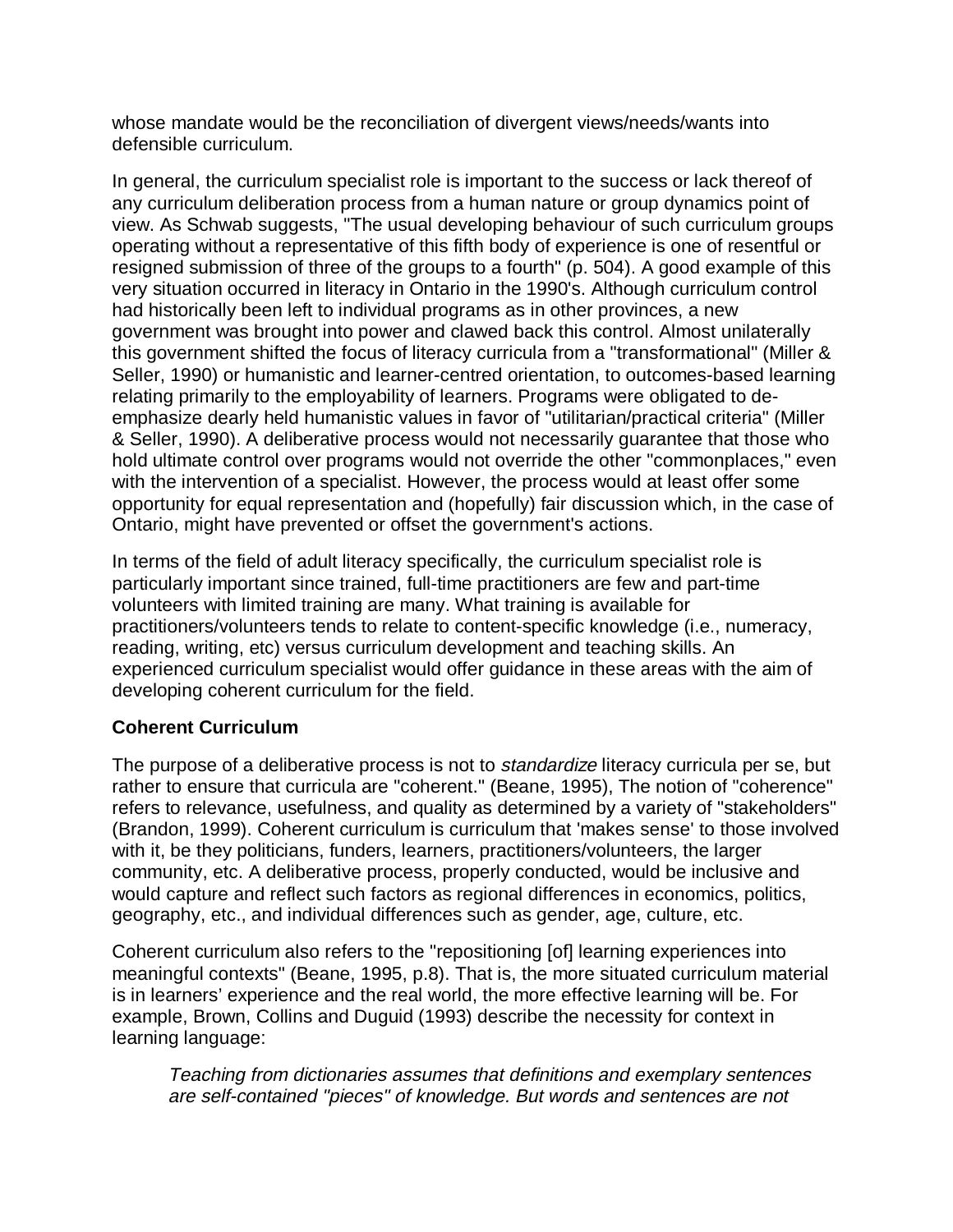islands, entire unto themselves…. Experienced readers implicitly understand that words are situated. They, therefore, ask for the rest of the sentence or the context before committing themselves to an interpretation of a word. And then go to dictionaries with situated examples of usage in mind (p. 1).

Of particular importance to coherent curriculum is also the inclusion of both "referent-" and "problem-centred" knowledge (Bereiter, 1992). Referent-centred knowledge refers to content-specific material such as the operational or computational aspects of mathematics. Problem-centred knowledge refers to the process of solving problems; that is, our strategies, our ability to communicate, to reason, and so on, mathematically. As Bereiter writes:

The development of problem-centred knowledge depends on problems that persist or recur so that they become the organizing point for knowledge. Problem solving as it typically appears in mathematics and science curricula is the antithesis of the kind of activity that could be expected to lead to problem-centred knowledge of high-level concepts. It consists of strings of problems that are forgotten as soon as the assignment is completed (1992, pp. 346-347).

Coherent curriculum then, would emphasize both content and process. It has at its heart the application of knowledge to solving real world problems. This shift away from content-specific curriculum toward active and authentic learning that addresses both content and process is not an easy shift for many practitioners to make. A curriculum deliberation process with a curriculum specialist at the helm would ease this transition greatly.

# **Rationale**

Although provincial education ministries and regional literacy agencies hold varying degrees of control, in general curriculum development is completed at the individual program level. As such, many programs expend a good proportion of their limited resources developing curricula "from the ground up" so to speak. The curricula developed may range from somewhat loose and haphazard, to well-thought out and defensible depending on the will, resources, expertise, etc., of each program. As such, the quality of literacy curricula varies greatly between provinces, regions and programs. This alone speaks to the need for an explicit and formal curriculum deliberation process. Adding technology to this mix only makes the need for such a process that much more critical. One of the major disadvantages of curriculum deliberation, however, is the amount of time and energy that must be devoted to the process. Adult literacy, more than other areas in the field of education, is extremely limited in terms of the resources it can expend in this direction. In addition, since provincial education ministries and regional literacy agencies tend to be more involved in administration and promotion of services than program curriculum, organization of any deliberative process is unlikely from either level. Add to this is the fact that practitioners and volunteers at the program level rarely have formal training in curriculum theory/practice and are working with extremely limited resources, and the absence of any deliberative process in the field is understandable.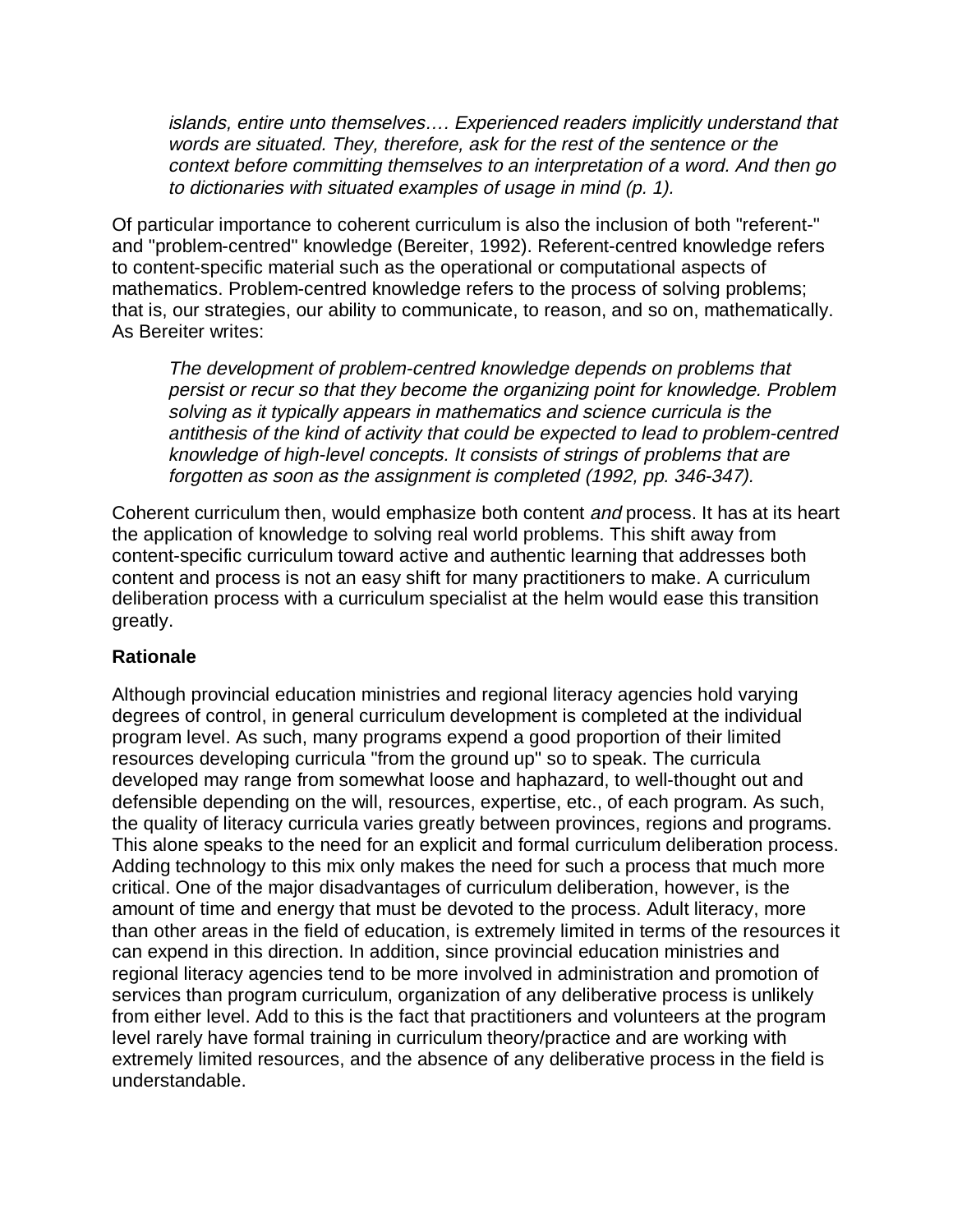# **Benefits**

That said, the rapid and increasing integration of technology into all aspects of life in North American exerts a pressure that the field of adult literacy cannot ignore. It is an issue that is best addressed in a collaborative fashion. A deliberative process offers the best use of limited resources and promises rational debate regarding the place of computers in adult literacy curriculum. Beyond addressing practical and/or philosophical considerations, a deliberative process would necessarily assess the educational benefits of computers. Research data regarding the efficacy of technology in adult education are beginning to emerge (Hopey et al, 1996; Stites, 1999; Stites et al, 1998; Wilson & Javed, 1998), and it is crucial to turn to these at the outset, rather than formulate curricula around what Walker (1978) describes as "hunches" or "speculative hypotheses" (p. 278)

The benefits of a curriculum deliberation process in the field of adult literacy cannot be overstated. These include:

- The rationalization of computers in literacy curriculum
- Representation by primary and peripheral stakeholders in curriculum development, implementation, and evaluation
- The development of coherent curriculum
- The sharing over time of "best practices" and "lessons learned" as computers are integrated into curriculum
- Collaboration in other areas of literacy such as advocacy

#### **Vision**

How can a decentralized field with a varied and limited accreditation system put in place a deliberative process that will achieve coherent curriculum? By harnessing the very technology that is currently putting pressure on the field to establish just such a process. The relatively fast, inexpensive and effective communication ability of the computer makes collaboration in just such a process possible among practitioners at the national, provincial, regional or local level. Ideally a national effort would seem to offer the greatest potential for success. A nationally coordinated project could result in extensive curricula being developed relatively quickly and easily with the voluntary participation of many programs across Canada. Curriculum deliberation could be coordinated by a centralized team who would use the Internet to disseminate and collect information (e.g., e-mail, web site, and message boards). The resulting "cohesive" curricula could be placed online in a database for all to draw upon and "tweaked" or adjusted as necessary to fit the needs of individual provinces/regions/programs.

It is suggested that the National Literacy Secretariat (NLS) has the necessary resources (e.g., funds, full-time staff, ability to communicate nationally, etc), and indeed a mandate to spearhead such an effort. Although the NLS is a government agency and as such, has the potential to override other stakeholders, this would be balanced by the fact that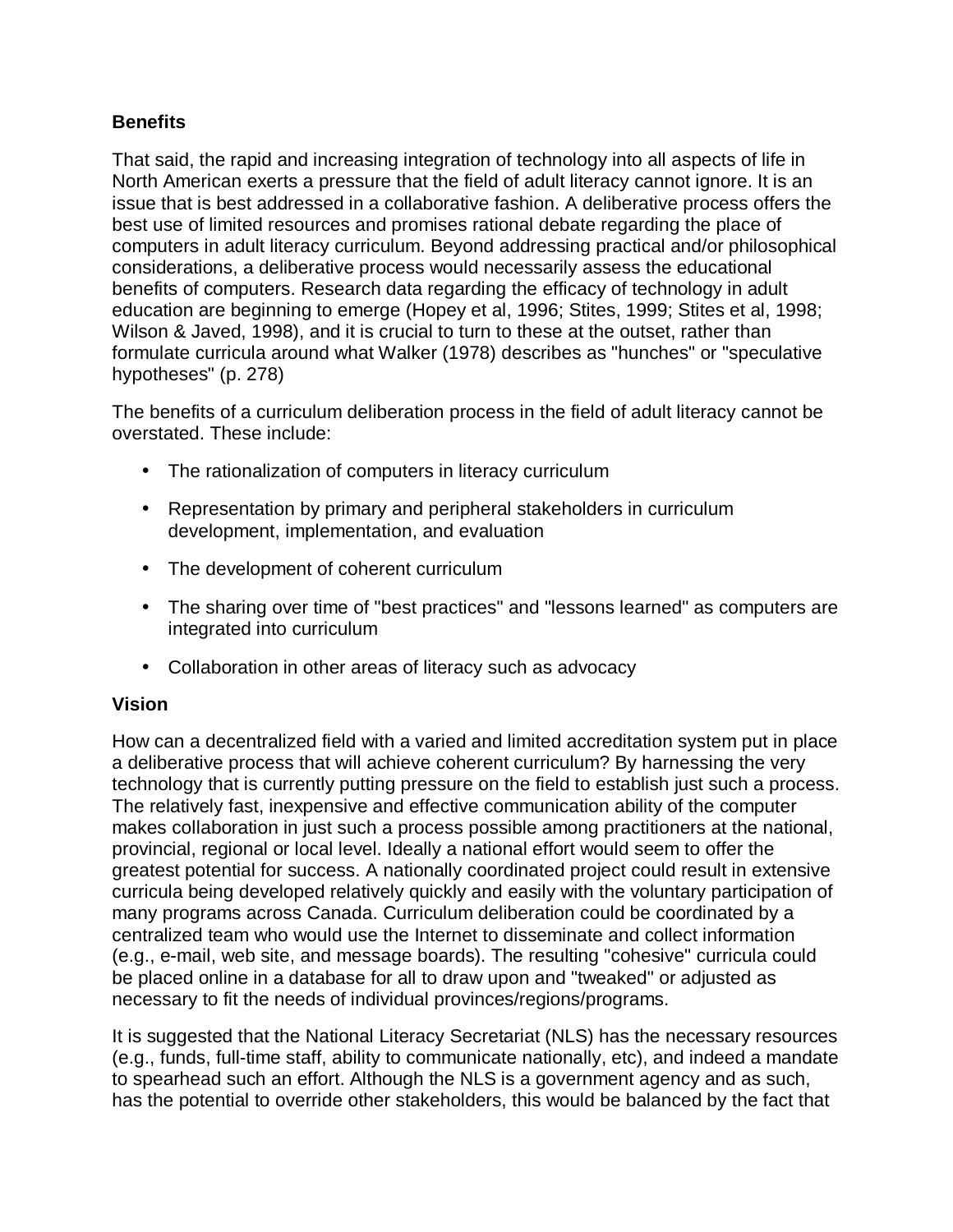participation in the effort would be voluntary. Curricula would be made available to those who wish to use it rather than imposed on programs. And as Schwab (1973) would suggest, the involvement of a curriculum specialist/mediator would also go a long way toward ensuring balance in the deliberation process.

### **Conclusion**

The issue of integrating technology into adult literacy programs would benefit greatly from the implementation of a curriculum deliberation process such as that suggested by Schwab (1973). Technology, computers in particular, presents the field with a range of questions from the philosophical to the educational to the practical. This presents both an opportune time and a compelling reason to establish a deliberative process. The inclusion of the "four commonplaces" suggested by Schwab – practitioners, learners, subject matter experts, and milieus – would ensure the development of coherent curricula; that is, curricula that is meaningful and useful to a wide range of stakeholders. The key consideration in any deliberative process, however, must be the efficacy of computers in terms of educational outcomes:

When used well, new and emerging information technologies can be powerful tools for expanding learning opportunities across the lifespan. The potential for technology to expand and improve learning by adults is especially great. To take advantage of technology's potential, adult educators, planners, and policymakers need to critically access the performance of the technology and the quality of learning that technology supports (Stites et al, 1998, p. 1).

# **REFERENCES**

Amos, D. (1998). Will Technology Divide Us? Retrieved July 1998 from the World Wide Web, http://archive.abcnews.go.com/sections/scitech/rev\_haves1125/index.html.

Beane, J. (1995). Introduction: What is coherent curriculum? In J. Beane (Ed). Toward a coherent curriculum 1995 Yearbook for the Association for Supervision and Curriculum Development (pp. 1-14). Alexandria, Virginia: ASCD.

Bennett, F. (1996). Computers as Tutors: Solving the Crisis in Education. Retrieved July 1998 from the World Wide Web, http://www.cris.com/~Faben1/.

Bereiter, C. (1992). Referent-centred and problem-centred knowledge: Elements of and educational epistemology. Interchange 23(4). Pp. 337-362.

Brandon, P. (1999). Involving program stakeholders in reviews of evaluators' recommendations for program revisions. Evaluation and Program Planning, 22. Pp. 363-372.

Brown, J., Collins, A. & Duguid, P. (1993). Situated Cognition and the Culture of Learning. Retrieved July 1998 from the World Wide Web, http://www.ilt.columbia.edu/ilt/papers/JohnBrown.html.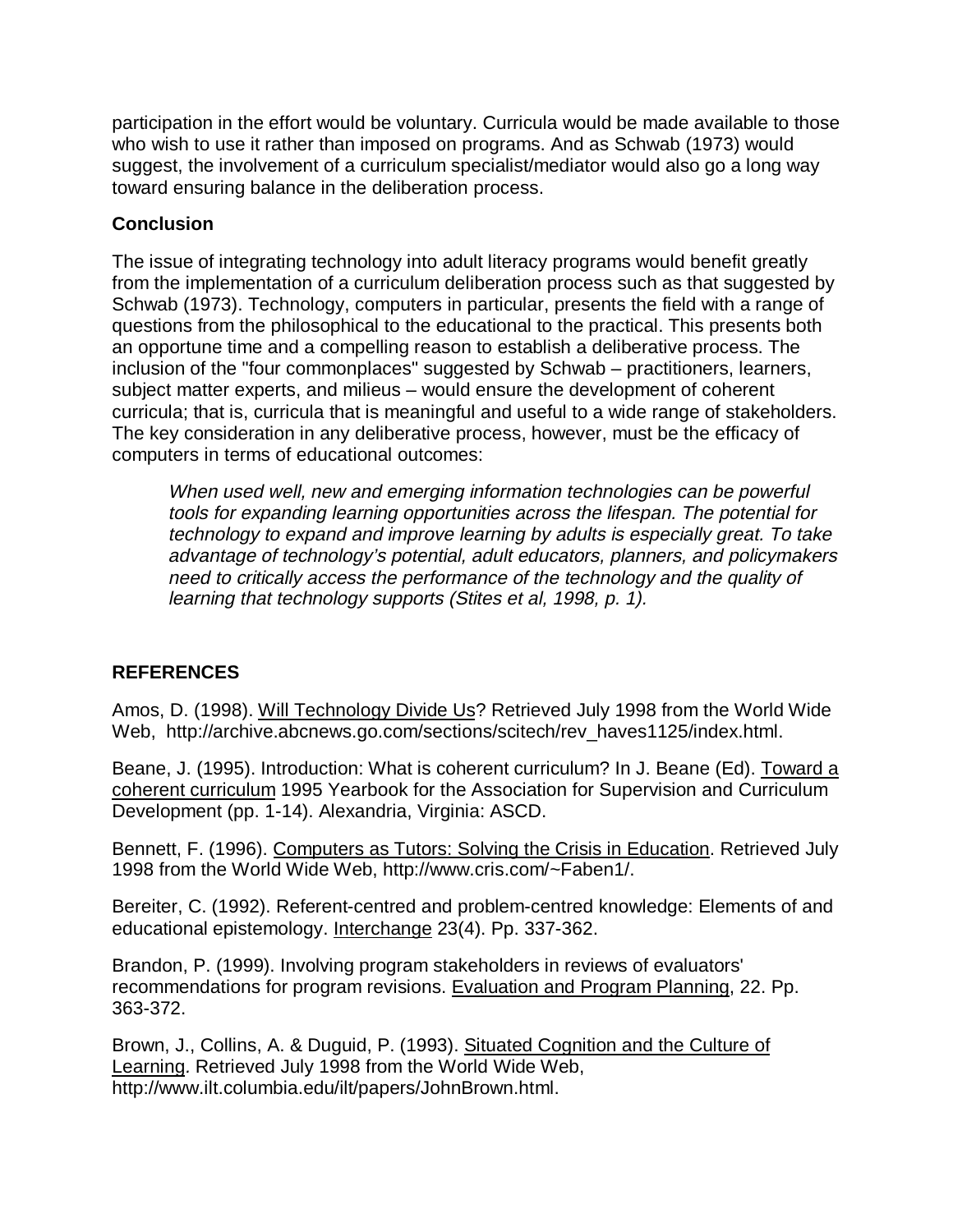Chandler, D. (1995). Technological or Media Determinism. Retrieved July 1998 from the World Wide Web, http://www.ilt.columbia.edu/ilt/papers/JohnBrown.html.

Garner, R., Dilloway, M., & Whiten, P. (1999). The Job Programme: Supporting Remote Learners with Disabilities or from Disadvantaged Groups. Retrieved April 1999 from the World Wide Web, http://leahi.kcc.hawaii.edu/org/tcon99/papers/garner.html.

Ginsburg, L. (1999). Integrating technology into adult learning. In C. Hopey (Ed), Technology, Basic Skills, and Adult Education: Getting Ready and Moving Forward. Retrieved November 1999 from the World Wide Web, http://litserver.literacy.upenn.edu/tech/pubs.html.

Hannay, L. & Seller, W. (1990). The influence of teachers' thinking on curriculum development decisions. In C. Day, M. Pope, & P. Denicolo (Eds.), Insight into Teachers' Thinking and Practice. Lewes, England: Falmer Press.

Hopey, C. (1998). Making technology happen. In C. Hopey (Ed), Technology, Basic Skills, and Adult Education: Getting Ready and Moving Forward. Retrieved November 1999 from the World Wide Web, http://litserver.literacy.upenn.edu/tech/pubs.html.

Hopey, C., Harvey-Morgan, J. & Rethemeyer, R. (1996). Technology and Adult Literacy: Findings from a Survey on Technology Use in Adult Literacy Programs. Retrieved November 1999 from the World Wide Web, http://litserver.literacy.upenn.edu/tech/pubs.html.

Miller, J. & Seller, W. (1990). Curriculum: Perspectives and Practice. Toronto: Copp Clark Pitman.

Postman, N. (1993). Technopoly. New York: Vintage Books.

Robertson, H. (1998). No More Teachers, No More Books: The Commercialization of Canada's Schools. Toronto, Canada: McClelland & Stewart.

Sabatini, J. & Ginsburg, L. (1999). Instructional Technology Utilization Survey of Mid-Western Adult Literacy Programs. Retrieved November 30, 1999 from the World Wide Web, http://www.literacyonline.org/NCRTECSVY/ncrel4.html.

Schwab, J. (1973). The practical 3: Translation into curriculum. In School Review 81(4). Pp. 501-522.

Stites, R. (1999) Adult learning theory: An argument for technology. In C. Hopey (Ed), Technology, Basic Skills, and Adult Education: Getting Ready and Moving Forward. Retrieved November 1999 from the World Wide Web, http://litserver.literacy.upenn.edu/tech/index.html.

Stites, R., Hopey, C., & Ginsburg, L. (1998). Assessing Lifelong Learning Technology (ALL-Tech): A Guide for Choosing and Using Technology for Adult Learning. Retrieved November 1999 from the World Wide Web, http://litserver.literacy.upenn.edu/tech/index.html.